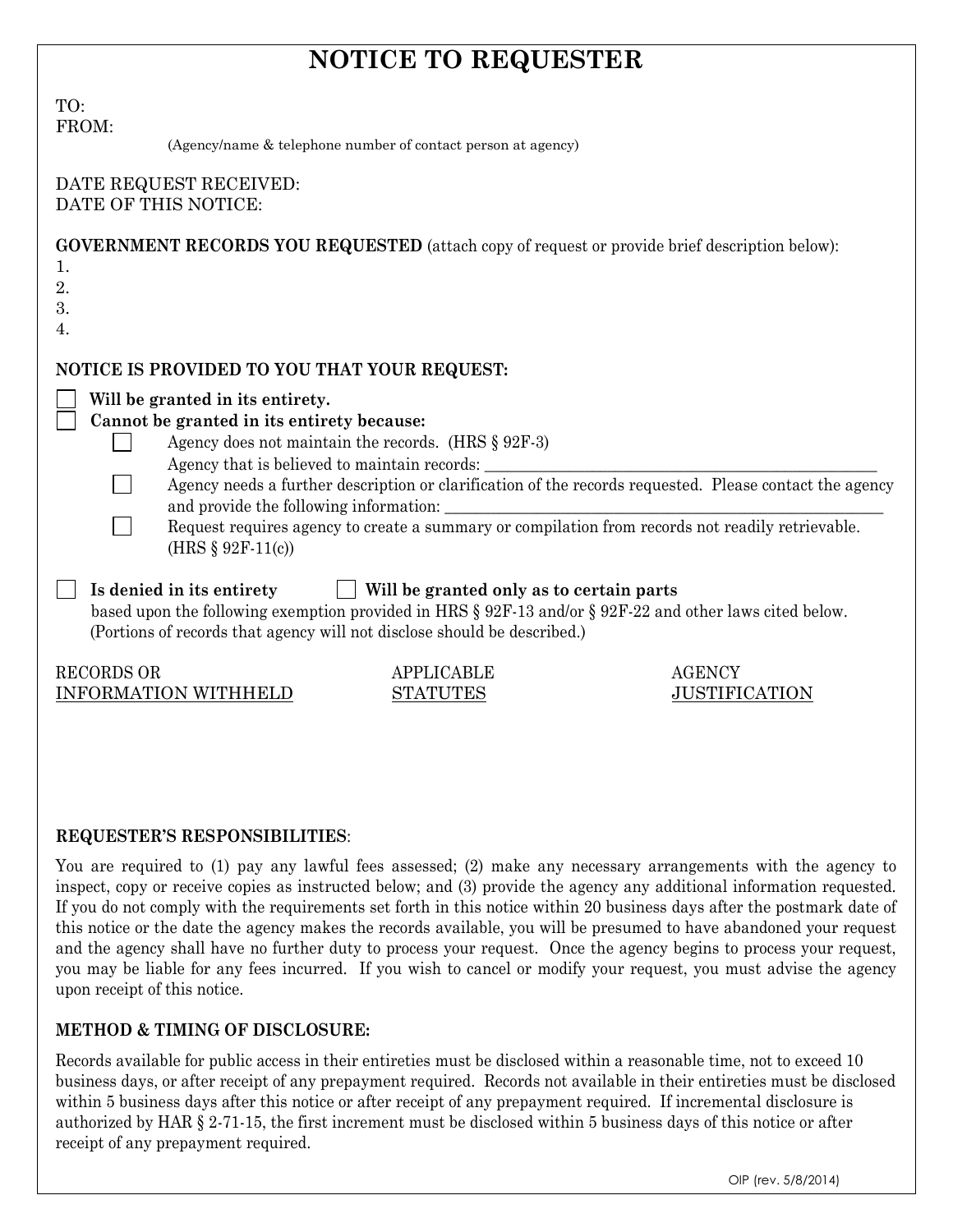| <b>Method of Disclosure:</b>                                                                                                                                                                                                                                                                                                                                                                                                                                                                                                                                                                                                                                                                                                                                                                                                                                                                                                                                                                                         |
|----------------------------------------------------------------------------------------------------------------------------------------------------------------------------------------------------------------------------------------------------------------------------------------------------------------------------------------------------------------------------------------------------------------------------------------------------------------------------------------------------------------------------------------------------------------------------------------------------------------------------------------------------------------------------------------------------------------------------------------------------------------------------------------------------------------------------------------------------------------------------------------------------------------------------------------------------------------------------------------------------------------------|
| Inspection at the following location:<br>As requested, a copy of the record(s) will be provided in the following manner:<br>Available for pick-up at the following location: ________________________________<br>Will be mailed to you.<br>Will be transmitted to you by other means requested: ___________________________                                                                                                                                                                                                                                                                                                                                                                                                                                                                                                                                                                                                                                                                                          |
| Timing of Disclosure: All records, or first increment where applicable, will be made available or provided to you:                                                                                                                                                                                                                                                                                                                                                                                                                                                                                                                                                                                                                                                                                                                                                                                                                                                                                                   |
| After prepayment of 50% of fees and 100% of costs, as estimated below.                                                                                                                                                                                                                                                                                                                                                                                                                                                                                                                                                                                                                                                                                                                                                                                                                                                                                                                                               |
| For incremental disclosures, each subsequent increment will be disclosed within 20 business days after:<br>The prior increment (if one prepayment of fees is required and received), or<br>Receipt of each incremental prepayment, if prepayment for each increment is required.<br>Disclosure is being made in increments because the records are voluminous and the following<br>extenuating circumstances exist:<br>Agency must consult with another person to determine whether the record is exempt<br>from disclosure under HRS chapter 92F.<br>Request requires extensive agency efforts to search, review, or segregate the records or<br>otherwise prepare the records for inspection or copying.<br>Agency requires additional time to respond to the request in order to avoid an<br>unreasonable interference with its other statutory duties and functions.<br>A natural disaster or other situation beyond agency's control prevents agency from<br>responding to the request within 10 business days. |

# ESTIMATED FEES & COSTS:

For personal record requests, the agency may charge you for its costs only, and fee waivers do not apply.

For public record requests, the agency is authorized to charge you certain fees to search for, review, and segregate your request (even if no record is subsequently found to exist). The agency must waive the first \$30 in fees assessed for general requesters, OR the first \$60 in fees when the agency finds that the request is made in the public interest. See HAR §§ 2-71-19, -31 and -32.

In addition to fees, the agency may also charge you for the costs of copying and delivering government or personal records in response to your request, outstanding fees and costs from a prior request, and other lawful fees and costs.

The agency may require prepayment of 50% of the total estimated fees and 100% of the total estimated costs prior to processing your request. The following is the estimate of the fees and costs that the agency will charge you, with the applicable waiver amount deducted:

# For public record requests only:

| Fees: | Search                       | Estimate of time to be spent: hours<br>$(\$2.50$ for each 15-minute period) | ٩D                  |
|-------|------------------------------|-----------------------------------------------------------------------------|---------------------|
|       | Review & segregation         | Estimate of time to be spent: hours<br>(\$5.00 for each 15-minute period)   | \$                  |
|       | Fees waived                  | general (\$30), OR $\Box$ public interest (\$60)                            |                     |
|       | Other                        |                                                                             | \$                  |
|       |                              | (Pursuant to HAR §§ 2-71-19 & 2-71-31)                                      |                     |
|       | <b>Total Estimated Fees:</b> |                                                                             | \$                  |
|       |                              |                                                                             | OIP (rev. 5/8/2014) |